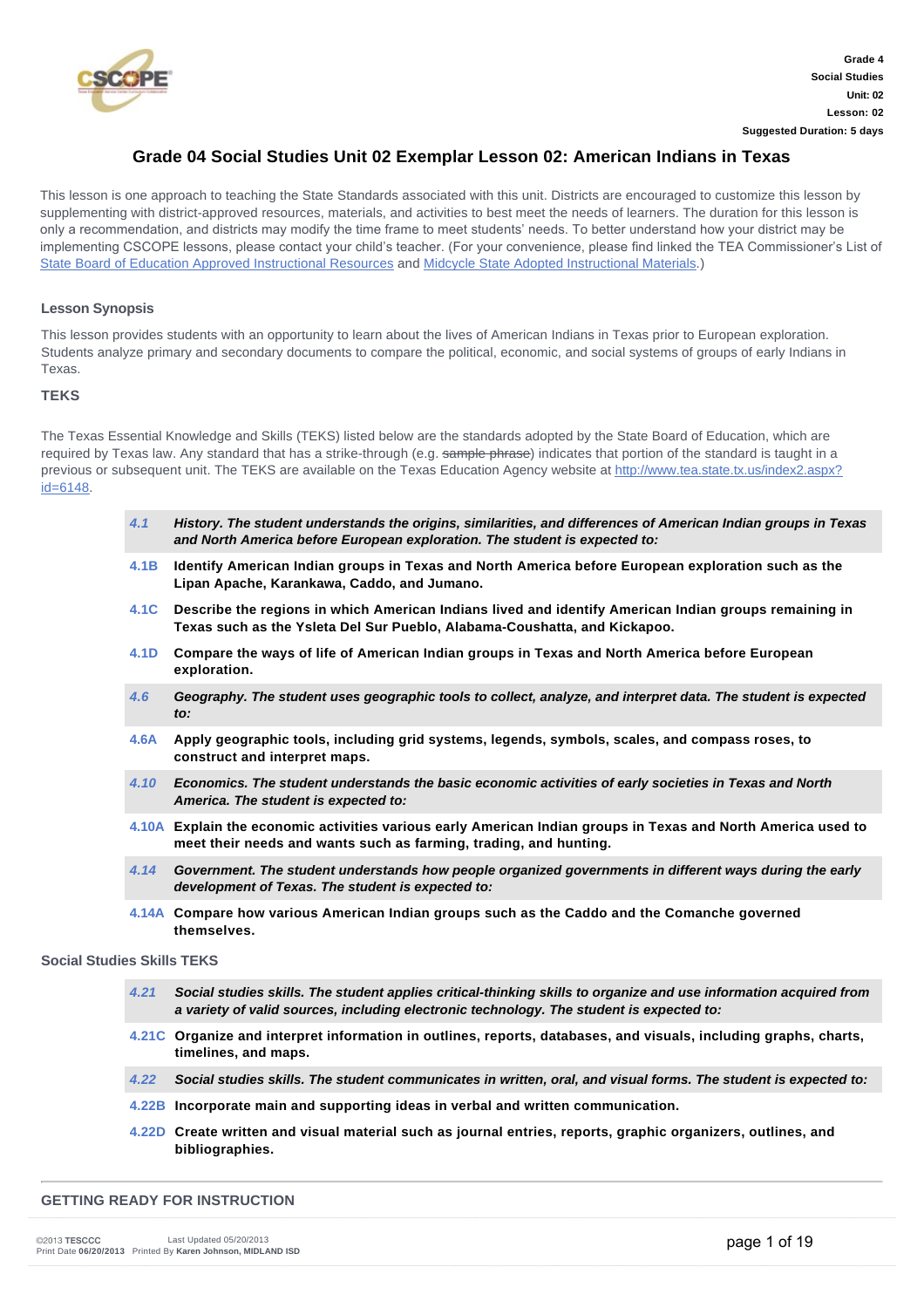### **Performance Indicators**

#### **Grade 04 Social Studies Unit 02 PI 02**

Create a pictorial representation, such as a pictogram (pictograph) describing one of the major American Indian groups in Texas. The pictogram should describe their political, economic, and social systems. In a series of call-out boxes on the pictogram, explain what makes this group similar and different from other groups in Texas during the same time period. Standard(s): [4.10A](about:/module/standards/0/111455/standard.ashx) , [4.14A](about:/module/standards/0/111502/standard.ashx) , [4.21C](about:/module/standards/0/111585/standard.ashx) , [4.22D](about:/module/standards/0/111604/standard.ashx) ELPS [ELPS.c.1A](about:/module/standards/0/118099/standard.ashx)

#### **Key Understandings**

- The desire to meet basic needs and wants motivates people to adapt to and modify the environment.
	- How did the economic, political, and social way of life of American Indian groups in Texas compare prior to European exploration? — What were the basic economic activities used by American Indian groups to meet their needs and wants?

#### **Vocabulary of Instruction**

• economic system

confederation

- nomadic
	- sedentary

political system social system

- moral code
- culture

- **Materials**
	- a variety of primary and secondary sources about American Indian groups in Texas and North America before European exploration
	- Children's books about American Indians before European exploration
	- Room labels for the four regions of Texas

## **Attachments**

All attachments associated with this lesson are referenced in the body of the lesson. Due to considerations for grading or student assessment, attachments that are connected with Performance Indicators or serve as answer keys are available in the district site and are not accessible on the public website.

- [Handouts: Reading Cards \(1 cut apart strip per group\)](http://files5.mycscope.us/191229017217072217154145183010124167183083071066/Download.ashx?hash=2.2)
- [Handout: Note Cards \(1 set per student\)](http://files5.mycscope.us/233052201145128238113006252174160246020155044176/Download.ashx?hash=2.2)
- **T** [Teacher Resource: Note Cards KEY](http://files5.mycscope.us/187087022112073065030177157200133176112086130113/Download.ashx?hash=2.2)
- [Handout: Comparison Cards \(1 cut apart card per student\)](http://files5.mycscope.us/220051058175048087165174034171202163024114110090/Download.ashx?hash=2.2)
- [Handout: American Indian Comparison Chart PI \(1 per student; 2 pages\)](http://files5.mycscope.us/075059245070250146105055011215216011247163147145/Download.ashx?hash=2.2)

#### **Resources**

- Texas State Historical Association: Handbook Online - [www.tshaonline.org/handbook/online](http://www.tshaonline.org/handbook/online)
- Texas Handbook Online: [www.tshaonline.org/handbook/online](http://www.tshaonline.org/handbook/online)

#### **Advance Preparation**

- 1. Become familiar with content and procedures for the lesson.
- 2. Refer to the Instructional Focus Document for specific content to include in the lesson.
- 3. Select appropriate sections of the textbook and other classroom materials that support the learning for this lesson.
- 4. Preview available resources and websites according to district guidelines.
- 5. Prepare materials and handouts as needed.

#### **Background Information**

This lesson will focus on the political, economic, and social characteristics of American Indian groups in Texas. Each group was unique because of the cultural diversity among the various groups and where they lived. Their culture was the foundation of the early development of Texas.

### **GETTING READY FOR INSTRUCTION**

Teachers are encouraged to supplement and substitute resources, materials, and activities to meet the needs of learners. These lessons are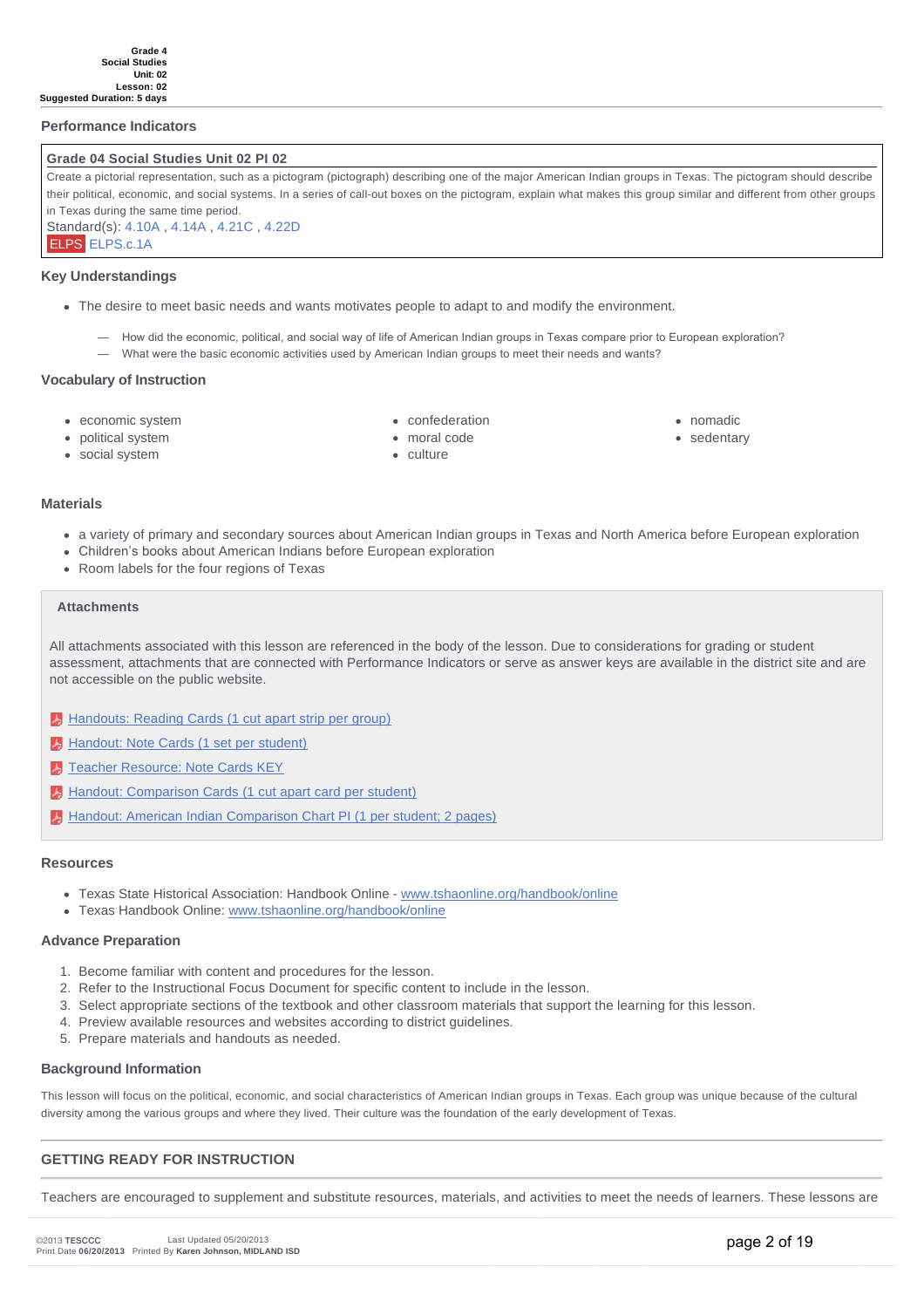one approach to teaching the TEKS/Specificity as well as addressing the Performance Indicators associated with each unit. District personnel may create original lessons using the Content Creator in the Tools Tab. All originally authored lessons can be saved in the "My CSCOPE" Tab within the "My Content" area.

## **INSTRUCTIONAL PROCEDURES**

| ENGAGE - Access prior knowledge of American Indian groups in Texas.                                                                                                                                                                                                                                                                                                                                                                                                                                                                                                                                                                                                                                                                                                                                                                                                                                                                                                                                                                                                                                                                                                    | Suggested Day 1 - 10 minutes                                                                                                                                                                                                                                                                                                                                                                                                                                    |  |
|------------------------------------------------------------------------------------------------------------------------------------------------------------------------------------------------------------------------------------------------------------------------------------------------------------------------------------------------------------------------------------------------------------------------------------------------------------------------------------------------------------------------------------------------------------------------------------------------------------------------------------------------------------------------------------------------------------------------------------------------------------------------------------------------------------------------------------------------------------------------------------------------------------------------------------------------------------------------------------------------------------------------------------------------------------------------------------------------------------------------------------------------------------------------|-----------------------------------------------------------------------------------------------------------------------------------------------------------------------------------------------------------------------------------------------------------------------------------------------------------------------------------------------------------------------------------------------------------------------------------------------------------------|--|
| 1. Students tap into their background knowledge about the characteristics of<br>American Indian groups by participating in a Step Out activities.<br>• Students line up along a wall.<br>• Students step forward if they believe the statement read is true; they should<br>remain where they are if they believe the statement is false.<br>• Read aloud the statements below about American Indian groups in Texas<br>(that students step forward or remain in place as they think the statement is<br>true or false).<br>1. The Comanche and Apache were fierce warriors. (True)<br>2. American Indian groups respected the earth. (True)<br>3. All American Indians Texas lived in tepees. (False)<br>4. The Caddo were primarily farmers. (True)<br>5. The Karankawa tattooed their entire bodies. (True)<br>6. The Jumano lived along the Colorado River. (False)<br>7. Comanche were the friendliest American Indians in Texas. (False)<br>8. Horses were always used by American Indians in Texas. (False)<br>2. After students have finished "stepping out," review the statements and correct<br>the false statements and state the objective of the lesson. | <b>Misconceptions</b><br>Students often do not realize that American Indians in early<br>Texas were not introduced to the horse until the arrival of<br>Europeans. This unit focuses on American Indian groups in<br>Texas prior to the arrival of Europeans.                                                                                                                                                                                                   |  |
| 3. Facilitate a brief discussion of prior content knowledge students have of<br>characteristics of the American Indians in Texas.                                                                                                                                                                                                                                                                                                                                                                                                                                                                                                                                                                                                                                                                                                                                                                                                                                                                                                                                                                                                                                      |                                                                                                                                                                                                                                                                                                                                                                                                                                                                 |  |
|                                                                                                                                                                                                                                                                                                                                                                                                                                                                                                                                                                                                                                                                                                                                                                                                                                                                                                                                                                                                                                                                                                                                                                        |                                                                                                                                                                                                                                                                                                                                                                                                                                                                 |  |
| EXPLORE - Political, Economic, Social Characteristics of American Indian groups in Texas                                                                                                                                                                                                                                                                                                                                                                                                                                                                                                                                                                                                                                                                                                                                                                                                                                                                                                                                                                                                                                                                               | Suggested Day 1 - 40 minutes                                                                                                                                                                                                                                                                                                                                                                                                                                    |  |
| 1. Facilitate a discussion to help students recognize economic, social, and political<br>systems that characterize civilizations and influence the way groups organize<br>themselves.<br>• Economic System - How groups make a living and exchange goods and<br>services.<br>• Social System - How groups live their life (culture); includes language,<br>religion, customs, celebrations, homes, dress, etc.<br>• Political System - How groups are governed<br>2. Organize students into pairs or small groups of four or fewer.<br>3. Distribute to each pair/group one of the cut-apart strips of the Handout:<br><b>Reading Cards.</b><br>4. Distribute to each individual a set of the Handout: Note Cards.<br>5. Make available a variety of primary and secondary sources about American<br>Indian groups in Texas and North America before European exploration.<br>6. Students, working together, investigate information about American Indian<br>groups using the Handout: Reading Cards and other reliable resources and fill<br>in the Handout: Note Cards.                                                                                             | <b>Materials</b><br>• a variety of primary and secondary sources<br>about American Indian groups in Texas and<br>North America before European exploration<br>Attachments:<br>• Handout: Reading Cards (cut apart, 1 strip per<br>group)<br>• Handout: Note Cards (1 set per student)<br>• Teacher Resource: Note Cards KEY<br>Purpose:<br>Students gather information about the political, economic, and<br>social systems of American Indians in early Texas. |  |
| <b>EXPLAIN - Compare American Indian groups in early Texas</b>                                                                                                                                                                                                                                                                                                                                                                                                                                                                                                                                                                                                                                                                                                                                                                                                                                                                                                                                                                                                                                                                                                         | Suggested Day 2 - 20 minutes                                                                                                                                                                                                                                                                                                                                                                                                                                    |  |
| 1. Students compare American Indians in early Texas.                                                                                                                                                                                                                                                                                                                                                                                                                                                                                                                                                                                                                                                                                                                                                                                                                                                                                                                                                                                                                                                                                                                   | <b>Materials</b>                                                                                                                                                                                                                                                                                                                                                                                                                                                |  |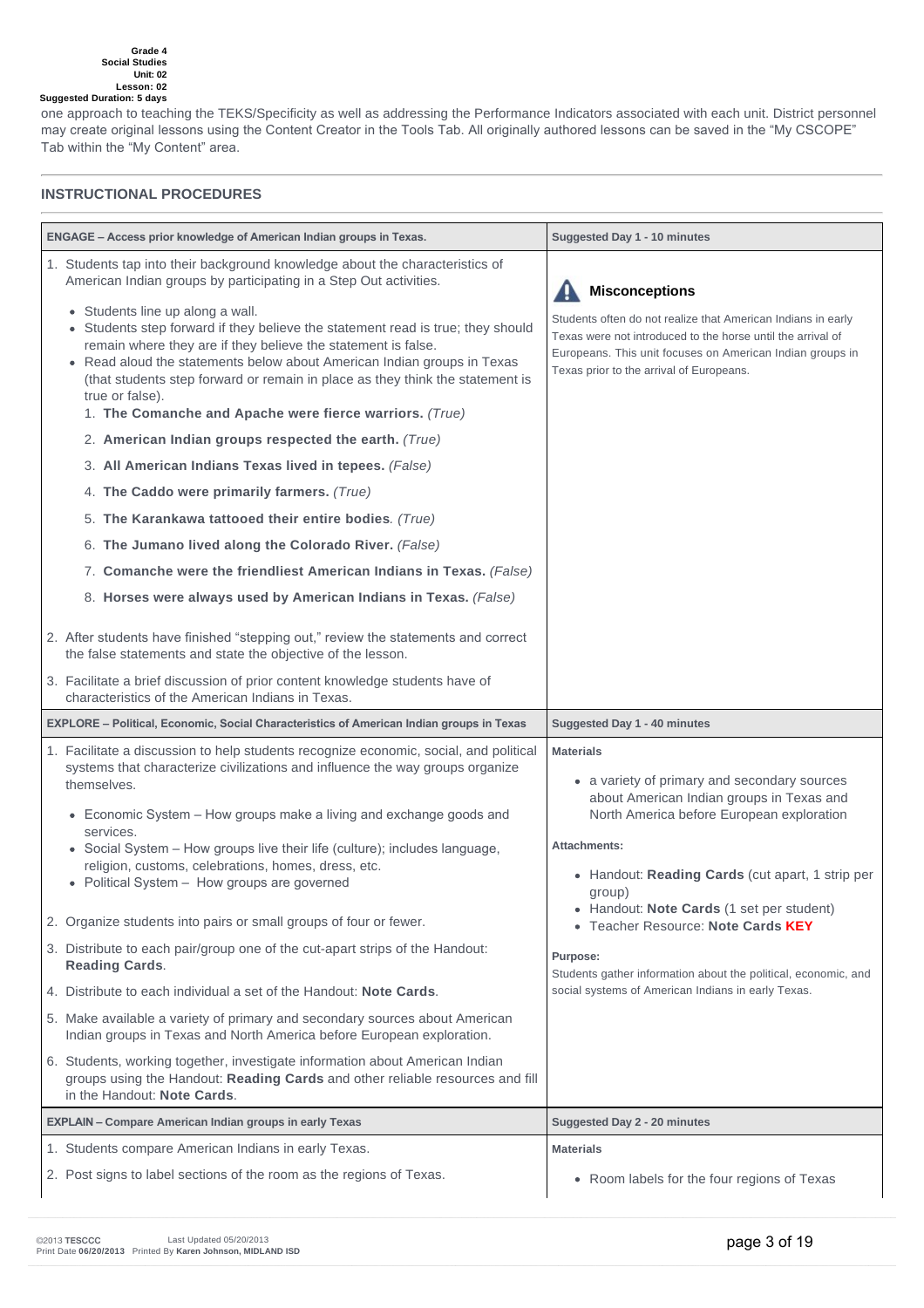| Grade 4<br><b>Social Studies</b><br><b>Unit: 02</b><br>Lesson: 02<br><b>Suggested Duration: 5 days</b><br>• Coastal Plains<br>• Great Plains<br>• North Central Plains<br>• Mountains and Basins<br>3. Distribute to each student one Comparison Card that describes a characteristic<br>of an American Indian group (see Handout: Comparison Cards).<br>4. Students refer to their Handout: <b>Note Cards</b> and then move to the area of the<br>room that matches the characteristic on their Comparison Card.<br>5. In their groups, students discuss how their Indian groups are similar and<br>different.<br>6. As a classroom, have a discussion asking the following questions.<br>• What are the characteristics of the Indians that live in a particular<br>region?<br>• How are the Indians in Texas different from each other? How are<br>they the same?<br>• What is the relationship between the region of Texas and the Indian | Attachments:<br>• Handout: Comparison Cards (cut apart, 1 card<br>per student)                |
|-----------------------------------------------------------------------------------------------------------------------------------------------------------------------------------------------------------------------------------------------------------------------------------------------------------------------------------------------------------------------------------------------------------------------------------------------------------------------------------------------------------------------------------------------------------------------------------------------------------------------------------------------------------------------------------------------------------------------------------------------------------------------------------------------------------------------------------------------------------------------------------------------------------------------------------------------|-----------------------------------------------------------------------------------------------|
| group that lives there?                                                                                                                                                                                                                                                                                                                                                                                                                                                                                                                                                                                                                                                                                                                                                                                                                                                                                                                       |                                                                                               |
| <b>ELABORATE - Texas Indian culture in literature.</b>                                                                                                                                                                                                                                                                                                                                                                                                                                                                                                                                                                                                                                                                                                                                                                                                                                                                                        | Suggested Day 3 - 50 minutes                                                                  |
| 1. Students read, or the teacher reads, one or more children's books about<br>American Indians before European exploration to identify cultural traits in Texas<br>Indians.<br>2. Students draw and complete the following graphic organizer.                                                                                                                                                                                                                                                                                                                                                                                                                                                                                                                                                                                                                                                                                                 | <b>Materials</b><br>• Children's books about American Indians before<br>European exploration  |
| <b>Book Name</b>                                                                                                                                                                                                                                                                                                                                                                                                                                                                                                                                                                                                                                                                                                                                                                                                                                                                                                                              |                                                                                               |
| <b>Book Analysis</b>                                                                                                                                                                                                                                                                                                                                                                                                                                                                                                                                                                                                                                                                                                                                                                                                                                                                                                                          |                                                                                               |
| Do you think the Indian group<br>1.<br>lived (lives) in Texas?                                                                                                                                                                                                                                                                                                                                                                                                                                                                                                                                                                                                                                                                                                                                                                                                                                                                                |                                                                                               |
| What makes you think the<br>2.<br>Indian group in the book lived in<br>Texas?                                                                                                                                                                                                                                                                                                                                                                                                                                                                                                                                                                                                                                                                                                                                                                                                                                                                 |                                                                                               |
| Which Texas Indian does this<br>3.<br>book describe?                                                                                                                                                                                                                                                                                                                                                                                                                                                                                                                                                                                                                                                                                                                                                                                                                                                                                          |                                                                                               |
| In which region of Texas does<br>4.<br>this Indian group live?                                                                                                                                                                                                                                                                                                                                                                                                                                                                                                                                                                                                                                                                                                                                                                                                                                                                                |                                                                                               |
| 5.<br>What political characteristics of<br>the Indian group are described in the<br>book?                                                                                                                                                                                                                                                                                                                                                                                                                                                                                                                                                                                                                                                                                                                                                                                                                                                     |                                                                                               |
| What economic characteristics<br>6.<br>of the Indian group are described in<br>the book?                                                                                                                                                                                                                                                                                                                                                                                                                                                                                                                                                                                                                                                                                                                                                                                                                                                      |                                                                                               |
| What social characteristics of<br>7.<br>the Indian group are described in the<br>book?                                                                                                                                                                                                                                                                                                                                                                                                                                                                                                                                                                                                                                                                                                                                                                                                                                                        |                                                                                               |
| <b>EVALUATE - Compare American Indian groups in early Texas</b>                                                                                                                                                                                                                                                                                                                                                                                                                                                                                                                                                                                                                                                                                                                                                                                                                                                                               | Suggested Day 4 - 50 minutes                                                                  |
| Grade 04 Social Studies Unit 02 PI 02                                                                                                                                                                                                                                                                                                                                                                                                                                                                                                                                                                                                                                                                                                                                                                                                                                                                                                         | Attachments:                                                                                  |
| Create a pictorial representation, such as a pictogram (pictograph) describing one of the<br>major American Indian groups in Texas. The pictogram should describe their political,<br>economic, and social systems. In a series of call-out boxes on the pictogram, explain what<br>makes this group similar and different from other groups in Texas during the same time                                                                                                                                                                                                                                                                                                                                                                                                                                                                                                                                                                    | • Handout: American Indian Group<br>Comparison Chart PI (optional, 1 per student;<br>2 pages) |
| period.<br>Standard(s): 4.10A, 4.14A, 4.21C, 4.22D                                                                                                                                                                                                                                                                                                                                                                                                                                                                                                                                                                                                                                                                                                                                                                                                                                                                                            | <b>Possible, Optional Resources:</b>                                                          |
| <b>ELPS ELPS.c.1A</b>                                                                                                                                                                                                                                                                                                                                                                                                                                                                                                                                                                                                                                                                                                                                                                                                                                                                                                                         | • Texas State Historical Association: Handbook<br>Online www.tshaonline.org/handbook/online   |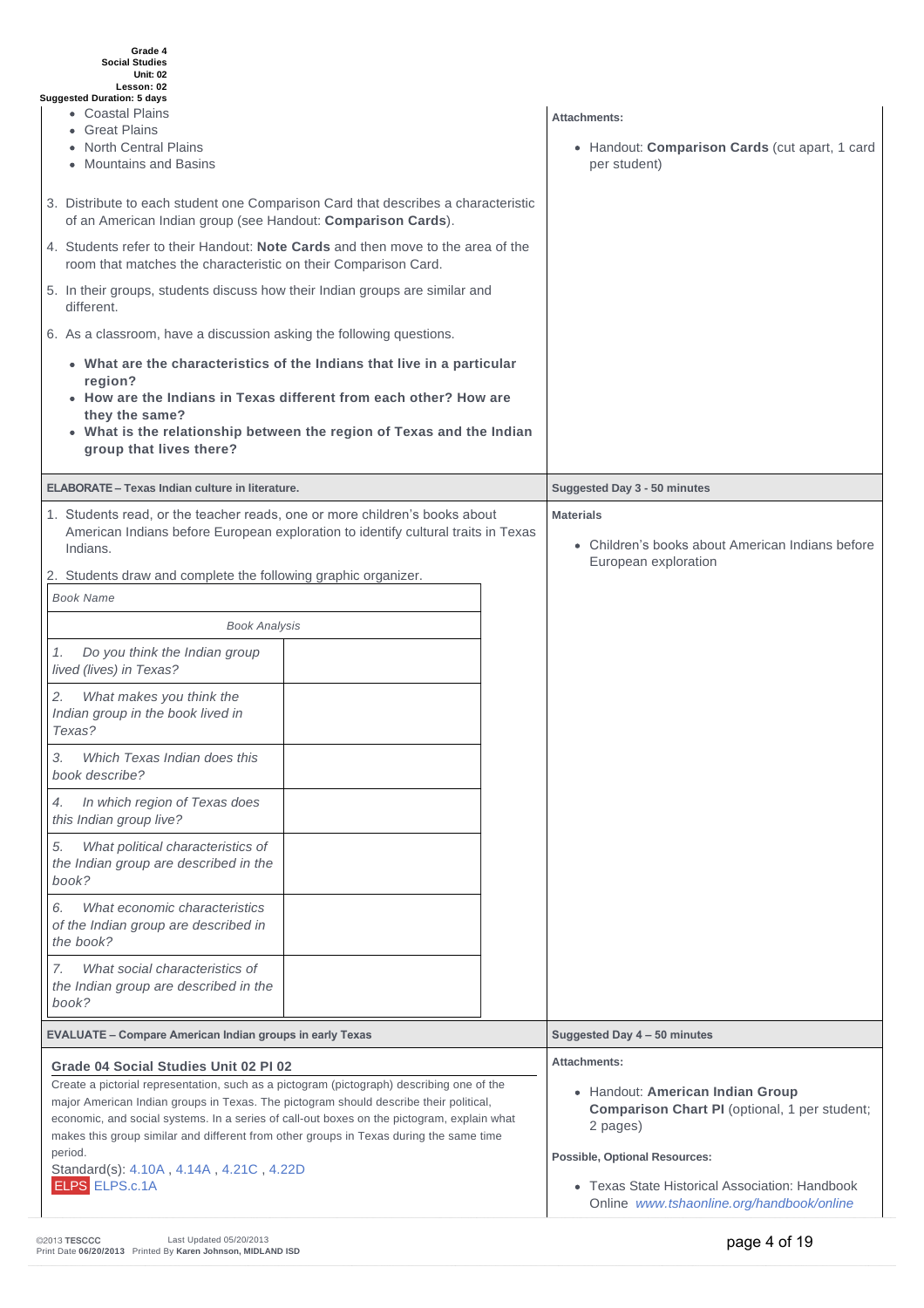#### **Grade 4 Social Studies Unit: 02 Lesson: 02 Suggested Duration: 5 days**

- 1. Students demonstrate their understanding of the way of life of American Indian groups in Texas to each other by creating a drawing describing one of the major American Indian groups in Texas, including their political, economic, and social systems. 2. Students include call-out boxes (a square to write in with an arrow to the component of the drawing being described) to provide information that identifies and explains similarities and differences between groups. **Instructional Note:** If desired, provide students the Handout: **American Indian Group Comparison Chart PI** to use to complete the task.
- 3. Use a rubric to assess student work.

4. If desired, post the pictograms and do a gallery walk.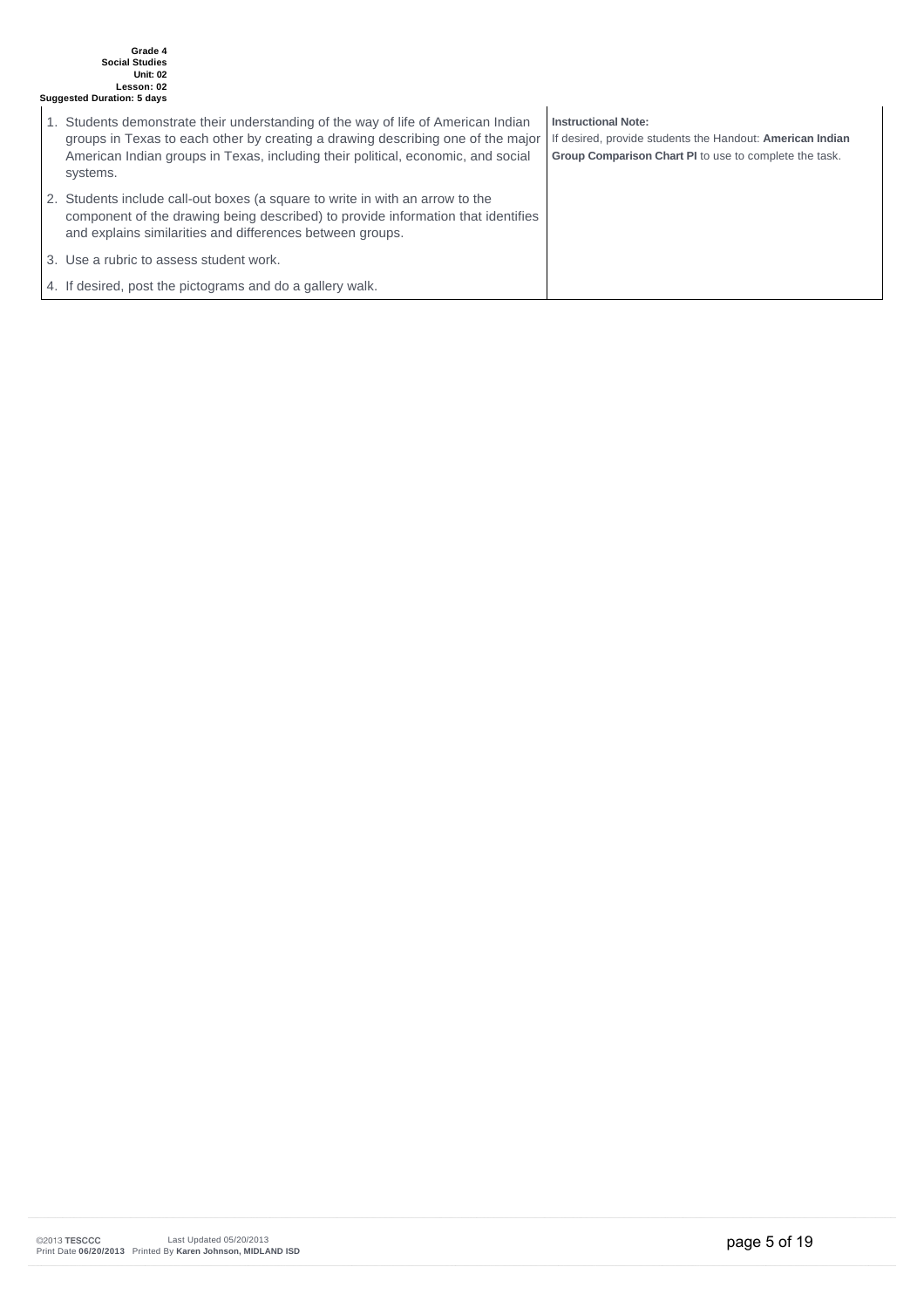# **Reading Cards**

| <b>American Indians of Texas</b><br><b>READING CARD</b>                                            | <b>American Indians of Texas</b><br><b>READING CARD</b>                                                         |  |
|----------------------------------------------------------------------------------------------------|-----------------------------------------------------------------------------------------------------------------|--|
| Apache                                                                                             | <b>Comanche</b>                                                                                                 |  |
| 1. Nomadic                                                                                         | 1. Nomadic and lived in tepees                                                                                  |  |
| 2. Lived in villages of tepees                                                                     | 2. Horses were a central part of their culture<br>after Europeans arrived in the New World                      |  |
| 3. Made up of two groups called the Lipan and<br>Mescalero Apache                                  | 3. Believed spirits gave them special powers                                                                    |  |
| 4. Hunted buffalo                                                                                  | 4. Would not eat food if a person's shadow fell<br>on it while it was cooking                                   |  |
| 5. Led by warrior chiefs                                                                           |                                                                                                                 |  |
| 6. Skillful warriors who could shoot many arrows<br>very quickly                                   | 5. Scalped their enemies as a symbol of<br>strength and to keep the person's soul from<br>going to an afterlife |  |
| 7. Pierced their left ear with six to eight holes                                                  | 6. Traded animal hides, beads, and stolen<br>goods between tribes                                               |  |
| 8. The men would grow the hair on their right<br>side very long, sometimes almost to the<br>ground | 7. Followed a moral code (a set of rules)<br>defining right and wrong                                           |  |
| 9. Gardening was important, but soon hunting<br>became more important                              | 8. Decorated their body with bright colors of<br>paint and tattoos                                              |  |
| 10. Strong fear of the dead                                                                        | 9. Had long hair                                                                                                |  |
| 11. Language of the Southwest-Athabaskan (Na-<br>Dene)                                             | 10. Men wore headdresses of buffalo horns                                                                       |  |
|                                                                                                    | 11. Language was Uto-Aztecan                                                                                    |  |
| 12. Religion was related to ceremonial dances<br>that tied them to the natural world               | 12. Roamed the Great Plains                                                                                     |  |
| 13. Lived in the southern part of the Great Plains                                                 | 13. A war chief, peace chief, and a council were<br>elected to lead each tribe                                  |  |
| 14. Traded animal hides and other goods they<br>produced                                           | 14. Hunted buffalo and other large animals                                                                      |  |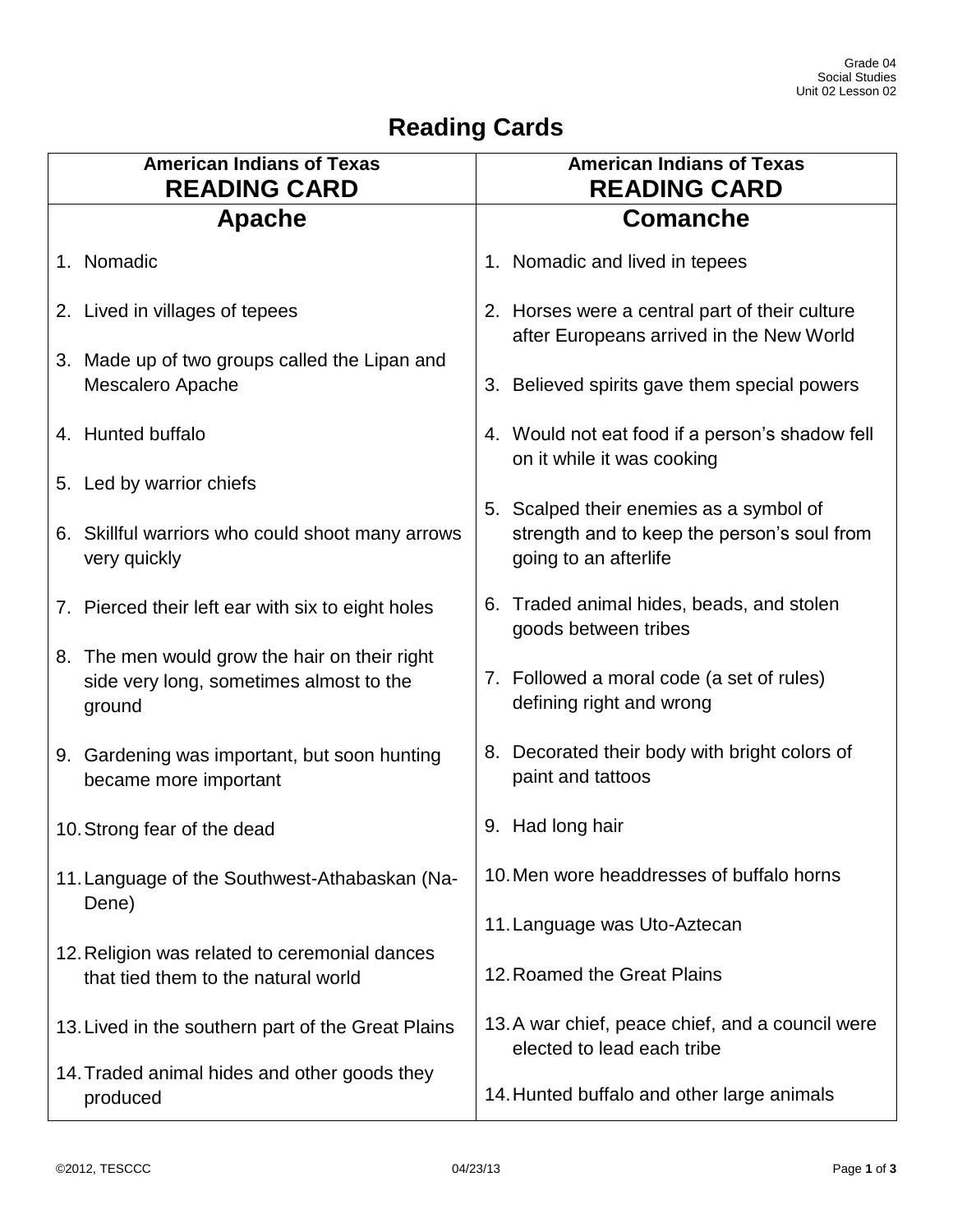| <b>American Indians of Texas</b><br><b>READING CARD</b> |                                                                                                 | <b>American Indians of Texas</b><br><b>READING CARD</b>                                         |  |
|---------------------------------------------------------|-------------------------------------------------------------------------------------------------|-------------------------------------------------------------------------------------------------|--|
|                                                         | <b>Caddo</b>                                                                                    | Jumano                                                                                          |  |
|                                                         | 1. Sedentary (lived in one place)                                                               | 1. Sedentary (lived in one place)                                                               |  |
|                                                         | 2. Richest and most advanced of all Texas<br>Indians                                            | 2. Peaceful people                                                                              |  |
|                                                         | 3. Farmers                                                                                      | 3. Had long droughts (little rain) so farming was<br>difficult                                  |  |
|                                                         | 4. Matrilineal (traced their descent only through<br>their mother's family)                     | 4. Built irrigation canals to water their crops of<br>corn, squash, beans, and other vegetables |  |
|                                                         | 5. Made beautiful pottery, rugs, baskets, and<br>wall hangings that they traded with other      | 5. Hunted small animals                                                                         |  |
|                                                         | tribes                                                                                          | 6. Lived in pueblos (Spanish for villages) and<br>their homes were made of adobe (mud bricks)   |  |
|                                                         | 6. Used different fishing methods such as hooks<br>and trotlines                                | 7. Entire families lived in one big room                                                        |  |
|                                                         | 7. Used modern farming methods such as crop<br>rotation                                         | 8. Language was Tiwa                                                                            |  |
|                                                         |                                                                                                 | 9. Believed in pledging friendship                                                              |  |
|                                                         | 8. Women treated with more dignity than women<br>from other American Indian groups              | 10. Lived along the Rio Grande near present day<br>El Paso                                      |  |
|                                                         | 9. Members greeted outsiders with tears and                                                     |                                                                                                 |  |
|                                                         | wailing noises that sounded like crying, but<br>were friendly                                   | 11. Joined other tribes and were gone soon after<br>the Europeans arrived                       |  |
|                                                         | 10. Lived in dome-shaped huts                                                                   |                                                                                                 |  |
|                                                         | 11. The word "Tejas" came from the Hasinai<br>language                                          |                                                                                                 |  |
| 12. Believed in a supreme God                           |                                                                                                 |                                                                                                 |  |
|                                                         | 13. Lived in East Texas                                                                         |                                                                                                 |  |
|                                                         | 14. Governed by confederacies (leagues of about<br>25 tribal groups) and led by elected leaders |                                                                                                 |  |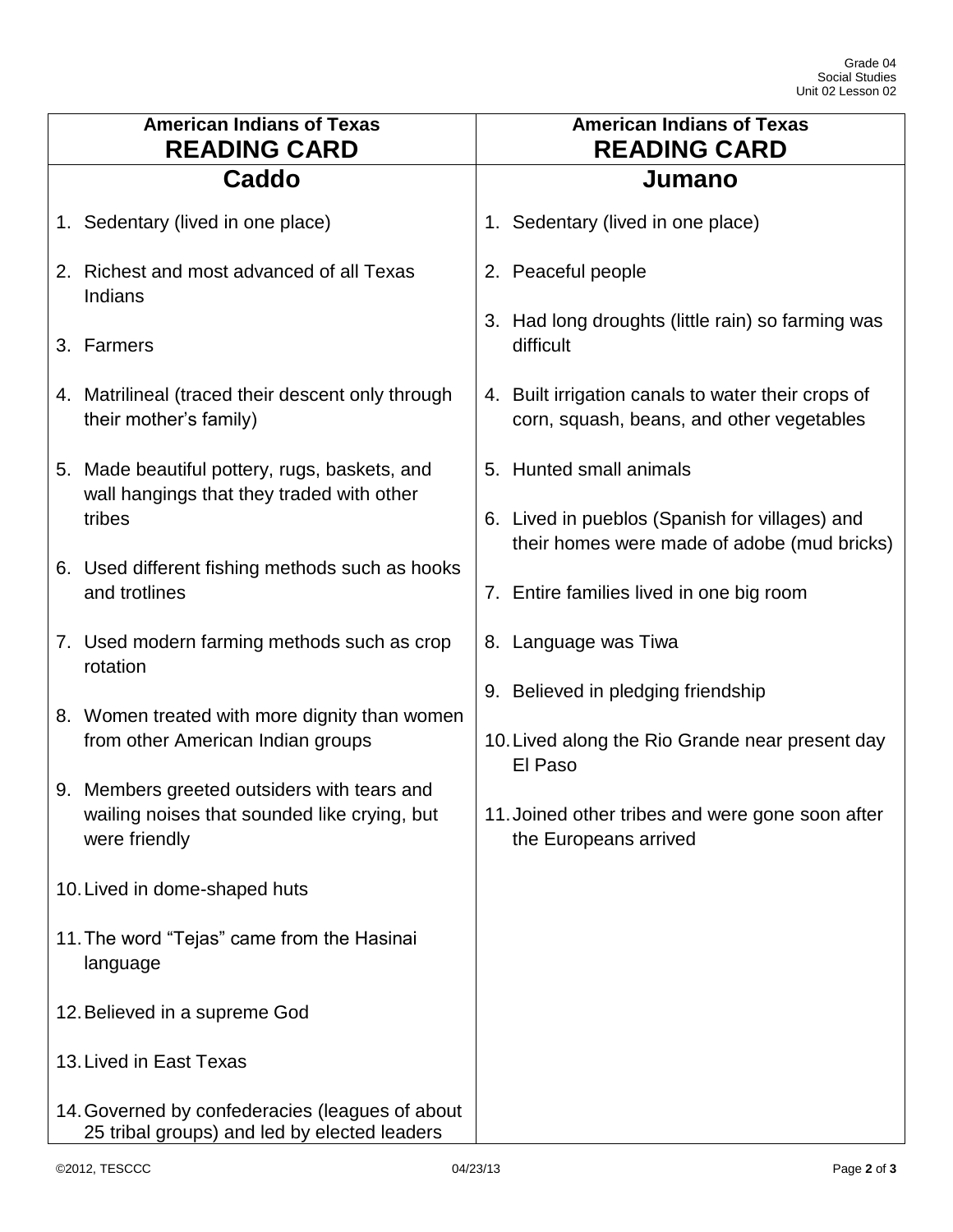| <b>American Indians of Texas</b><br><b>READING CARD</b>                                                        |
|----------------------------------------------------------------------------------------------------------------|
| Karankawa                                                                                                      |
| 1. Nomadic                                                                                                     |
| 2. Moved around in small bands of 30-40 people<br>and led by an elected leader, no central<br>governing system |
| 3. Painted their body with bright colors, some<br>thought they were scary looking                              |
| 4. Tattooed and pierced their bodies                                                                           |
| 5. Lived in semi-permanent shelters in winter<br>and were more nomadic in summer                               |
| 6. Tall and muscular                                                                                           |
| 7. Traded foods, beads, pottery                                                                                |
| 8. Children draped Spanish moss about their<br>shoulders and wore deerskin skirts                              |
| 9. Children were given two names to protect<br>them from danger while growing up                               |
| 10. Spoke a little-known language called<br>Karankawa                                                          |
| 11. Rubbed alligator fat over their body to keep<br>insects away                                               |
| 12. Lived along the coast of Texas                                                                             |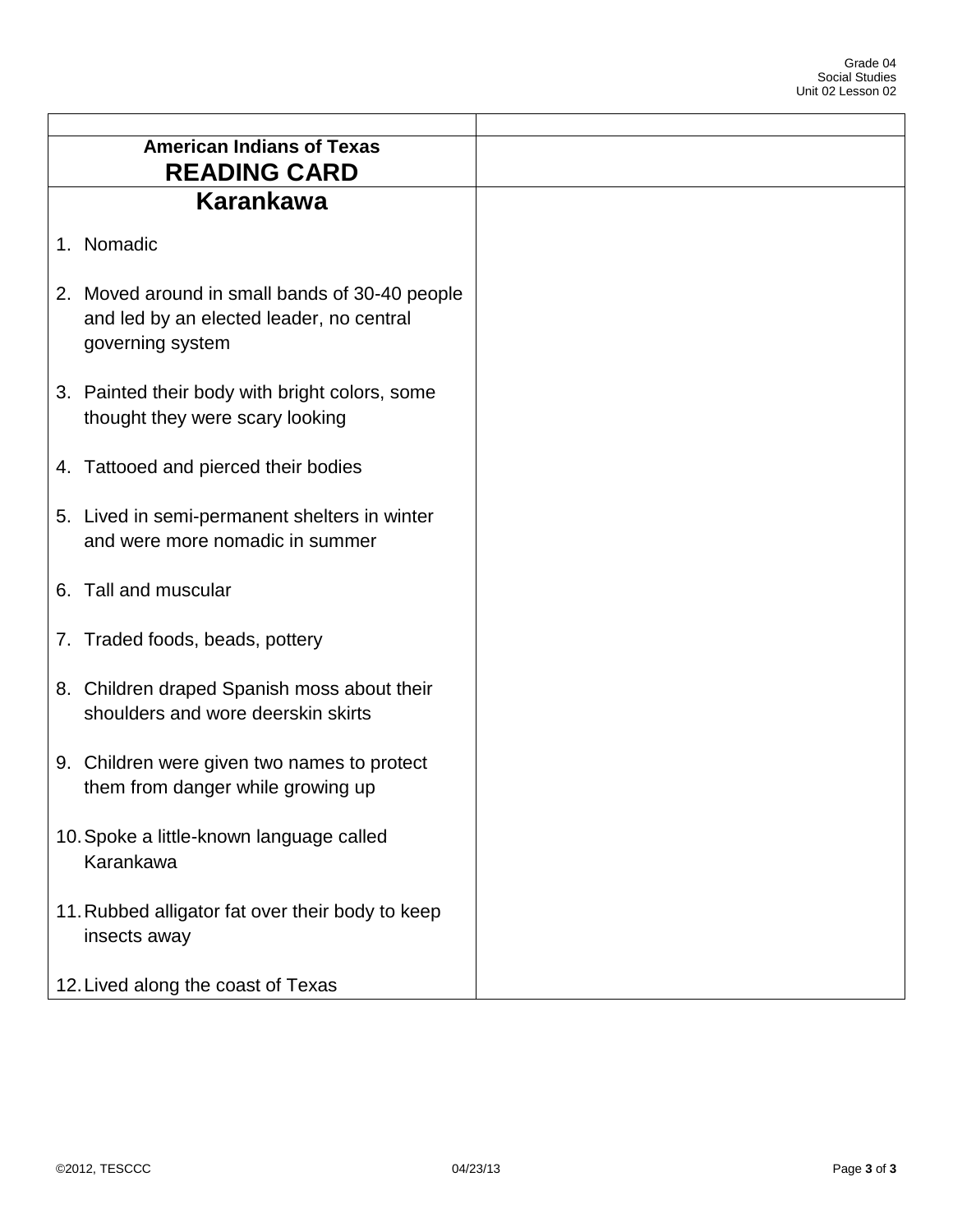## **Note Cards**

| <b>American Indians in Early Texas</b>                |                                                                                                 |                                 |  |  |
|-------------------------------------------------------|-------------------------------------------------------------------------------------------------|---------------------------------|--|--|
|                                                       | <b>Caddo</b>                                                                                    |                                 |  |  |
|                                                       | Write two facts that describe the systems of the Caddo Indians, draw a picture representing the |                                 |  |  |
|                                                       | Caddo, and identify the region where the Texas Caddo lived.                                     |                                 |  |  |
| <b>Political System</b>                               |                                                                                                 |                                 |  |  |
| How did they govern                                   |                                                                                                 |                                 |  |  |
| themselves?                                           |                                                                                                 |                                 |  |  |
|                                                       |                                                                                                 |                                 |  |  |
|                                                       |                                                                                                 |                                 |  |  |
|                                                       |                                                                                                 |                                 |  |  |
|                                                       |                                                                                                 |                                 |  |  |
|                                                       |                                                                                                 |                                 |  |  |
| <b>Economic System</b>                                |                                                                                                 |                                 |  |  |
|                                                       |                                                                                                 |                                 |  |  |
| How did they provide for<br>their tribe? How did they |                                                                                                 |                                 |  |  |
| exchange goods and                                    |                                                                                                 |                                 |  |  |
| services?                                             |                                                                                                 |                                 |  |  |
|                                                       |                                                                                                 |                                 |  |  |
|                                                       |                                                                                                 |                                 |  |  |
|                                                       |                                                                                                 |                                 |  |  |
| <b>Social System</b>                                  |                                                                                                 |                                 |  |  |
| What was their culture?                               |                                                                                                 |                                 |  |  |
| How did they live?                                    |                                                                                                 |                                 |  |  |
|                                                       |                                                                                                 |                                 |  |  |
|                                                       |                                                                                                 |                                 |  |  |
|                                                       |                                                                                                 |                                 |  |  |
|                                                       |                                                                                                 |                                 |  |  |
| Draw a picture to describe these American Indians     |                                                                                                 | Shade the region they lived in. |  |  |
|                                                       |                                                                                                 |                                 |  |  |
|                                                       |                                                                                                 |                                 |  |  |
|                                                       |                                                                                                 |                                 |  |  |
|                                                       |                                                                                                 |                                 |  |  |
|                                                       |                                                                                                 |                                 |  |  |
|                                                       |                                                                                                 |                                 |  |  |
|                                                       |                                                                                                 |                                 |  |  |
|                                                       |                                                                                                 |                                 |  |  |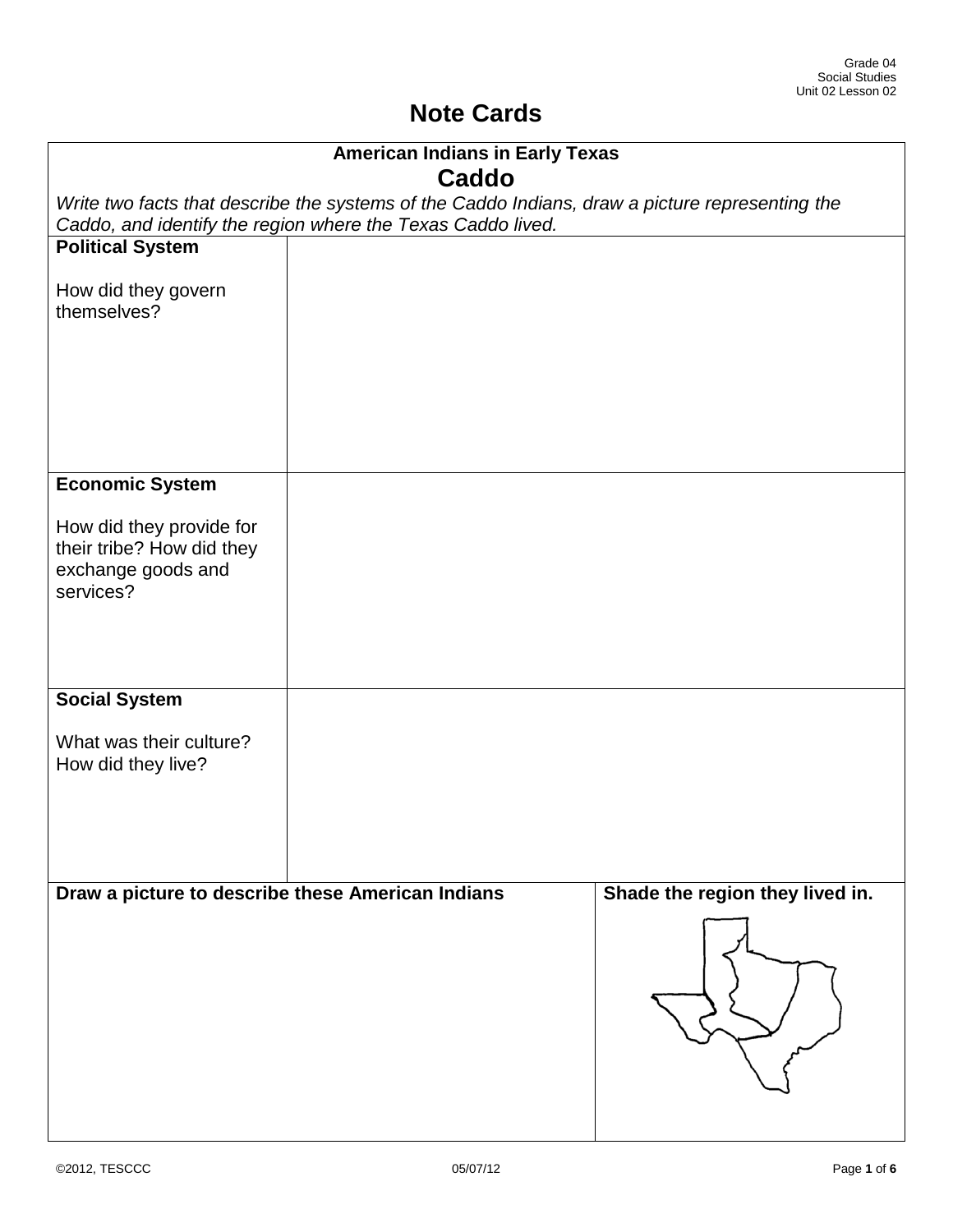| <b>American Indians in Early Texas</b><br><b>Comanche</b>                                                                                                           |  |                                 |  |
|---------------------------------------------------------------------------------------------------------------------------------------------------------------------|--|---------------------------------|--|
| Write two facts that describe the systems of the Comanche Indians, draw a picture representing<br>Comanche, and identify the region where the Texas Comanche lived. |  |                                 |  |
|                                                                                                                                                                     |  |                                 |  |
| <b>Political System</b>                                                                                                                                             |  |                                 |  |
| How did they govern<br>themselves?                                                                                                                                  |  |                                 |  |
|                                                                                                                                                                     |  |                                 |  |
| <b>Economic System</b>                                                                                                                                              |  |                                 |  |
| How did they provide for<br>their tribe? How did they<br>exchange goods and<br>services?                                                                            |  |                                 |  |
| <b>Social System</b>                                                                                                                                                |  |                                 |  |
| What was their culture?<br>How did they live?                                                                                                                       |  |                                 |  |
| Draw a picture to describe these American Indians                                                                                                                   |  | Shade the region they lived in. |  |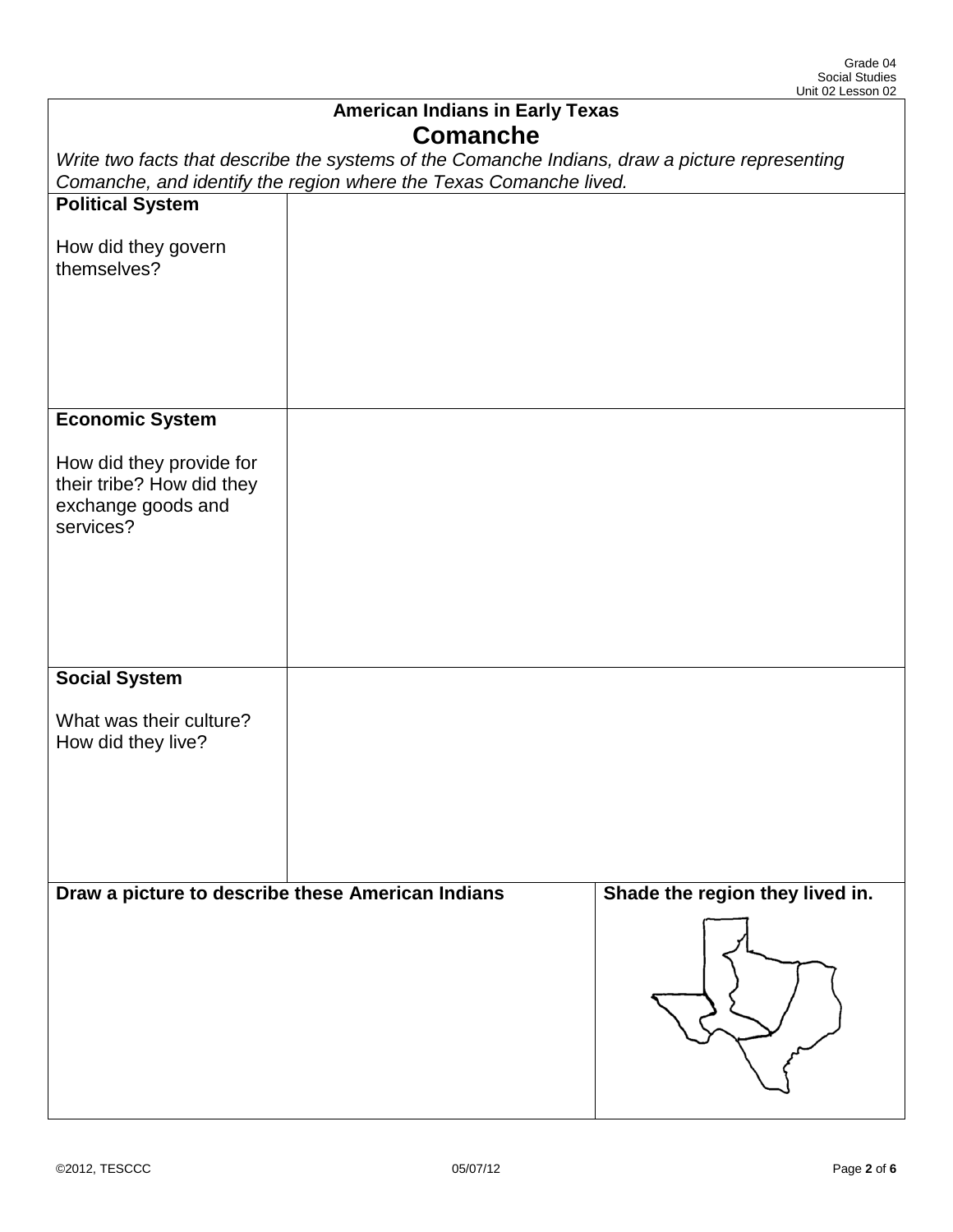| <b>American Indians in Early Texas</b>                                                                                                                        |  |                                 |  |
|---------------------------------------------------------------------------------------------------------------------------------------------------------------|--|---------------------------------|--|
| <b>Apache</b>                                                                                                                                                 |  |                                 |  |
| Write two facts that describe the systems of the Apache Indians, draw a picture representing Apache,<br>and identify the region where the Texas Apache lived. |  |                                 |  |
| <b>Political System</b>                                                                                                                                       |  |                                 |  |
| How did they govern<br>themselves?                                                                                                                            |  |                                 |  |
|                                                                                                                                                               |  |                                 |  |
| <b>Economic System</b>                                                                                                                                        |  |                                 |  |
| How did they provide for<br>their tribe? How did they<br>exchange goods and<br>services?                                                                      |  |                                 |  |
| <b>Social System</b>                                                                                                                                          |  |                                 |  |
| What was their culture?<br>How did they live?                                                                                                                 |  |                                 |  |
| Draw a picture to describe these American Indians                                                                                                             |  | Shade the region they lived in. |  |
|                                                                                                                                                               |  |                                 |  |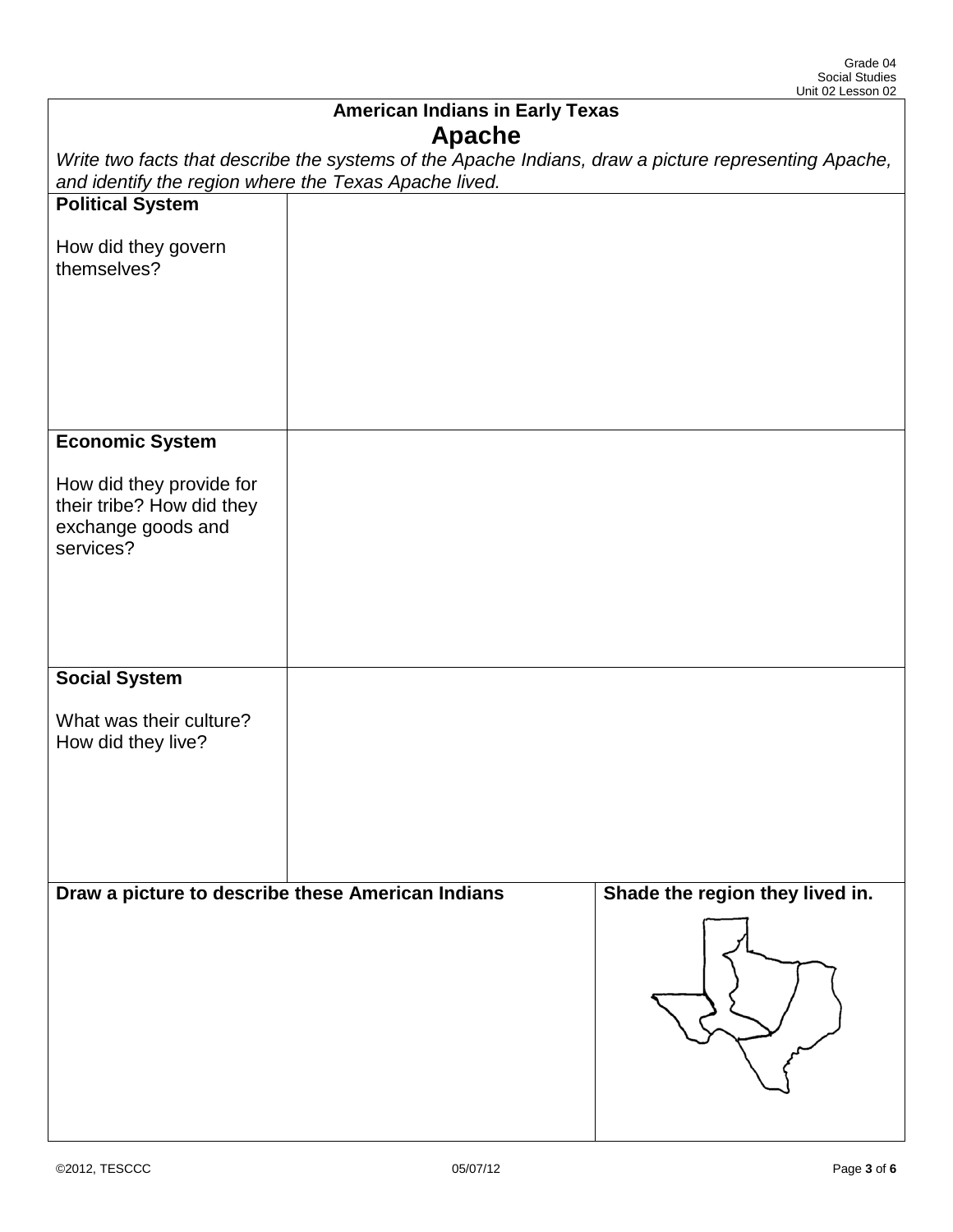| <b>American Indians in Early Texas</b><br><b>Karankawa</b>                                          |                                                                     |                                 |  |
|-----------------------------------------------------------------------------------------------------|---------------------------------------------------------------------|---------------------------------|--|
| Write two facts that describe the systems of the Karankawa Indians, draw a picture representing the |                                                                     |                                 |  |
|                                                                                                     | Karankawa, and identify the region where the Texas Karankawa lived. |                                 |  |
| <b>Political System</b>                                                                             |                                                                     |                                 |  |
| How did they govern                                                                                 |                                                                     |                                 |  |
| themselves?                                                                                         |                                                                     |                                 |  |
|                                                                                                     |                                                                     |                                 |  |
|                                                                                                     |                                                                     |                                 |  |
|                                                                                                     |                                                                     |                                 |  |
|                                                                                                     |                                                                     |                                 |  |
| <b>Economic System</b>                                                                              |                                                                     |                                 |  |
| How did they provide for<br>their tribe? How did they<br>exchange goods and<br>services?            |                                                                     |                                 |  |
|                                                                                                     |                                                                     |                                 |  |
|                                                                                                     |                                                                     |                                 |  |
|                                                                                                     |                                                                     |                                 |  |
| <b>Social System</b>                                                                                |                                                                     |                                 |  |
| What was their culture?<br>How did they live?                                                       |                                                                     |                                 |  |
|                                                                                                     |                                                                     |                                 |  |
|                                                                                                     |                                                                     |                                 |  |
|                                                                                                     |                                                                     |                                 |  |
| Draw a picture to describe these American Indians                                                   |                                                                     | Shade the region they lived in. |  |
|                                                                                                     |                                                                     |                                 |  |
|                                                                                                     |                                                                     |                                 |  |
|                                                                                                     |                                                                     |                                 |  |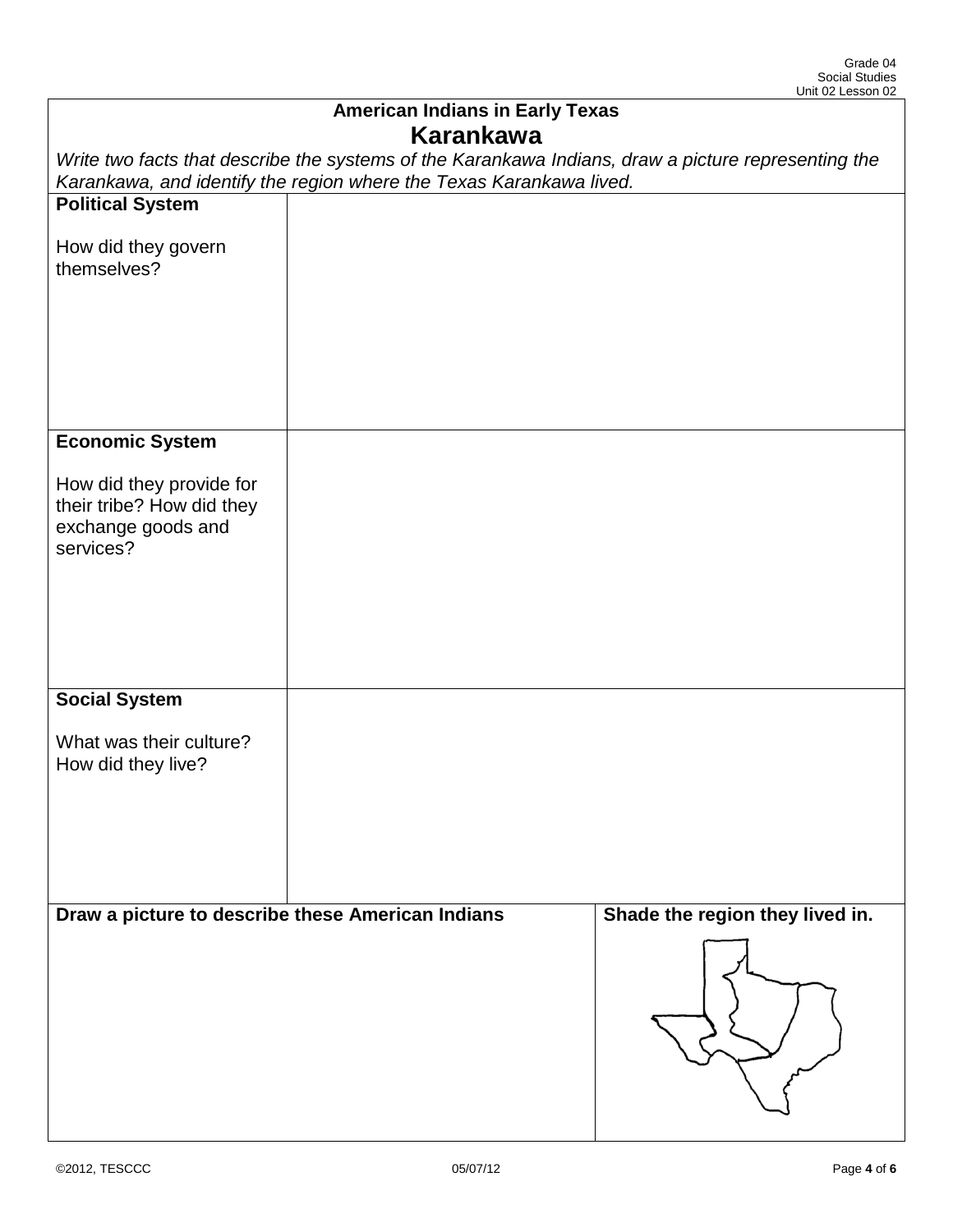| <b>American Indians in Early Texas</b>                                                                                                                            |  |                                 |  |
|-------------------------------------------------------------------------------------------------------------------------------------------------------------------|--|---------------------------------|--|
| Jumano                                                                                                                                                            |  |                                 |  |
| Write two facts that describe the systems of the Jumano Indians, draw a picture representing the<br>Jumano, and identify the region where the Texas Jumano lived. |  |                                 |  |
| <b>Political System</b>                                                                                                                                           |  |                                 |  |
| How did they govern<br>themselves?                                                                                                                                |  |                                 |  |
|                                                                                                                                                                   |  |                                 |  |
| <b>Economic System</b>                                                                                                                                            |  |                                 |  |
| How did they provide for<br>their tribe? How did they<br>exchange goods and<br>services?                                                                          |  |                                 |  |
| <b>Social System</b>                                                                                                                                              |  |                                 |  |
| What was their culture?<br>How did they live?                                                                                                                     |  |                                 |  |
| Draw a picture to describe these American Indians                                                                                                                 |  | Shade the region they lived in. |  |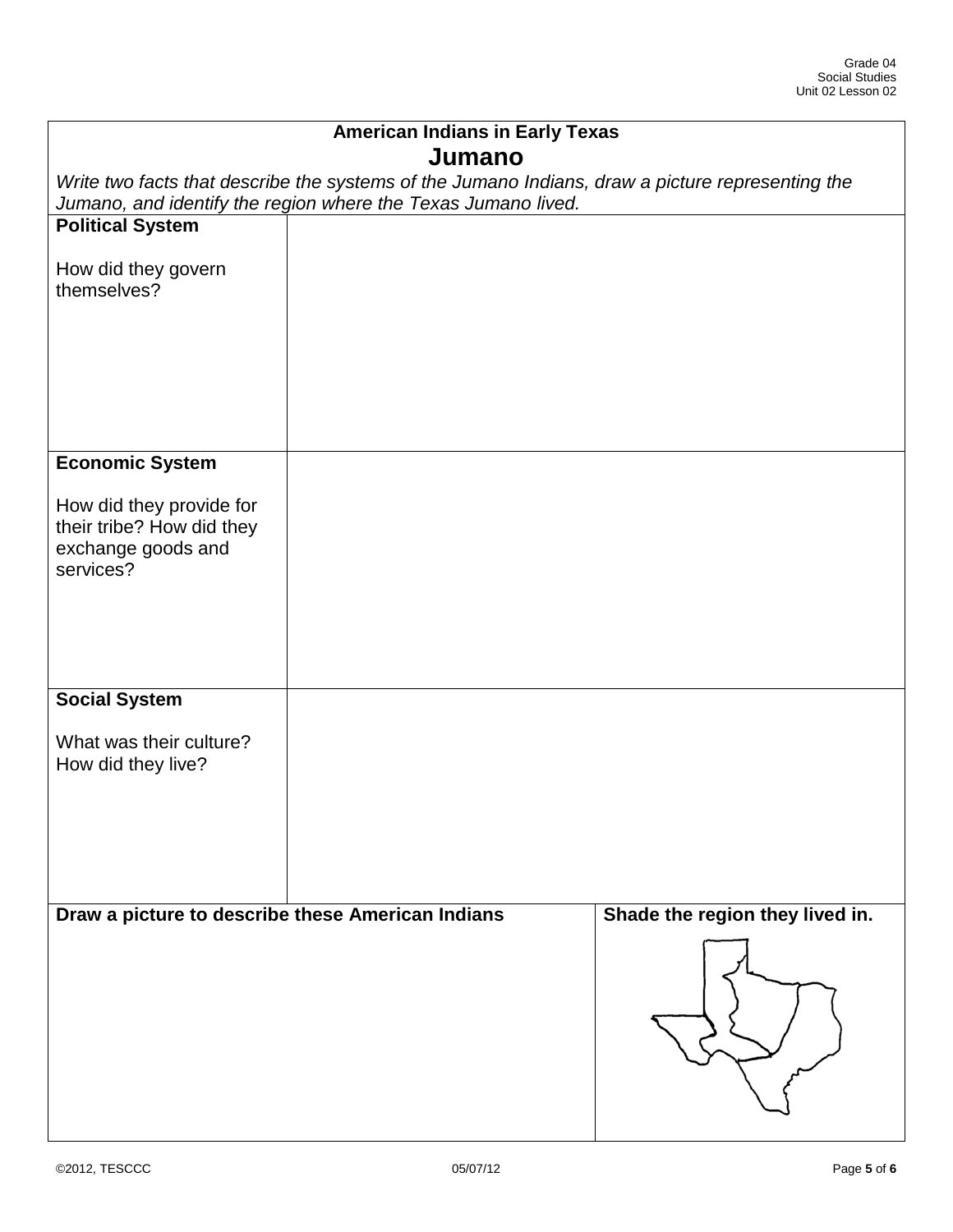| North American Indians before European Exploration                                                                                                               |  |                                 |
|------------------------------------------------------------------------------------------------------------------------------------------------------------------|--|---------------------------------|
| Write two facts that describe the systems of the _____ Indians, draw a picture representing _____,<br>and identify the region of North America where they lived. |  |                                 |
| <b>Political System</b>                                                                                                                                          |  |                                 |
| How did they govern<br>themselves?                                                                                                                               |  |                                 |
| <b>Economic System</b>                                                                                                                                           |  |                                 |
| How did they provide for<br>their tribe? How did they<br>exchange goods and<br>services?                                                                         |  |                                 |
| <b>Social System</b>                                                                                                                                             |  |                                 |
| What was their culture?<br>How did they live?                                                                                                                    |  |                                 |
| Draw a picture to describe these American Indians                                                                                                                |  | Shade the region they lived in. |
|                                                                                                                                                                  |  |                                 |

National Park Service. (Designer). Blackline master of North America [Web Map]. Retrieved from http://www.nps.gov/akso/parkwise/teachers/treasures/bela\_footprints/graphics/northamerica.gif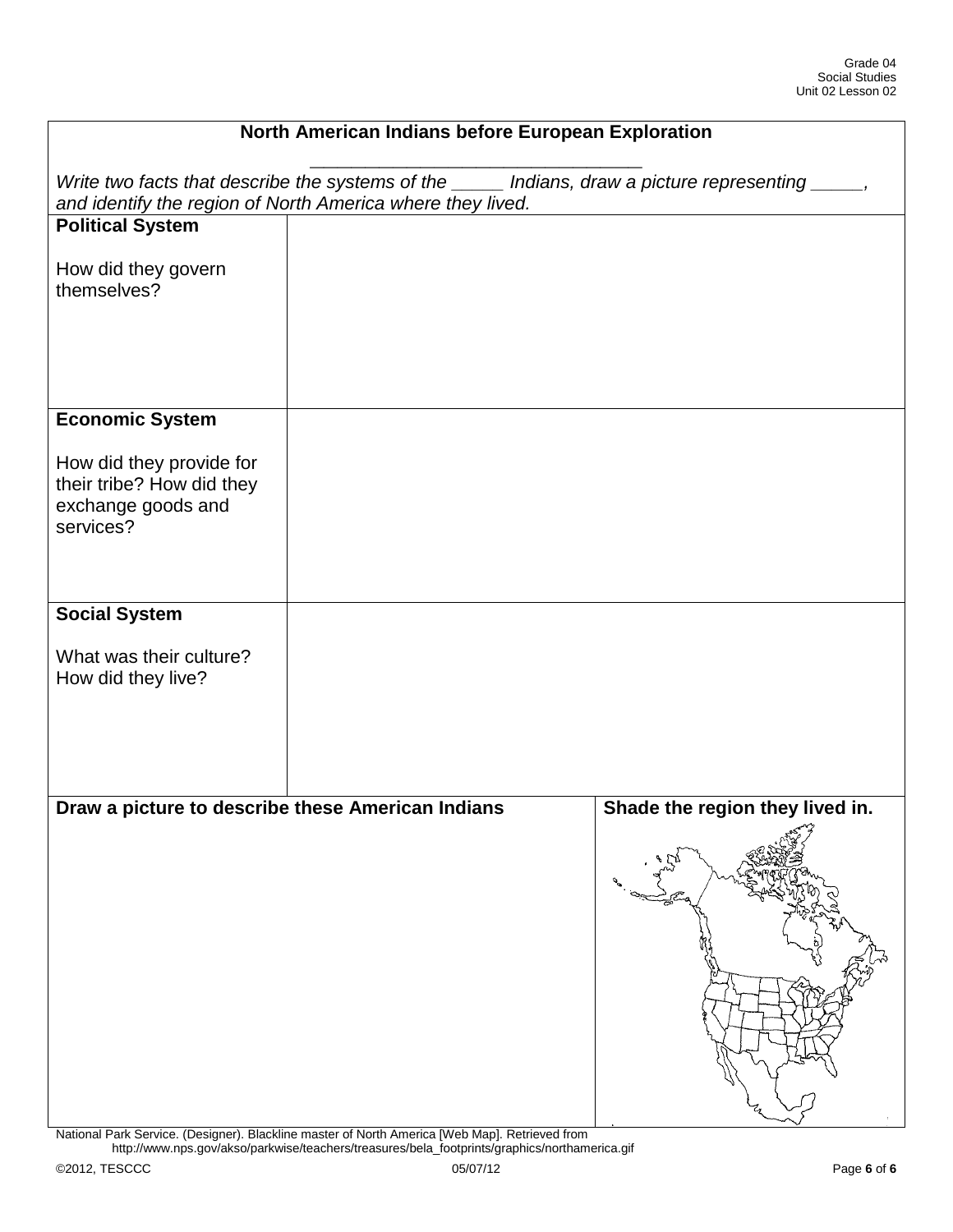## **Note Cards KEY**

| Suggested Key-Some statements could be in more than one category. |                                                                                                                                                                                                                                                                                                                                                                                                                                                                                                                                                                                              |                                                                                                                                                                                                                                                                                                                                                                                                                                                                                                                                                                                                                                                                |                                                                                                                                                                                                                                                                                                                                                                                                                                                                                                                                                                                                                                                                                                                             |                                                                                                                                                                                                                                                                                                                                                                                                                                                                                                                                                                                                                                                                                                               |                                                                                                                                                                                                                                                                                                                                                                                                                                                                                                         |
|-------------------------------------------------------------------|----------------------------------------------------------------------------------------------------------------------------------------------------------------------------------------------------------------------------------------------------------------------------------------------------------------------------------------------------------------------------------------------------------------------------------------------------------------------------------------------------------------------------------------------------------------------------------------------|----------------------------------------------------------------------------------------------------------------------------------------------------------------------------------------------------------------------------------------------------------------------------------------------------------------------------------------------------------------------------------------------------------------------------------------------------------------------------------------------------------------------------------------------------------------------------------------------------------------------------------------------------------------|-----------------------------------------------------------------------------------------------------------------------------------------------------------------------------------------------------------------------------------------------------------------------------------------------------------------------------------------------------------------------------------------------------------------------------------------------------------------------------------------------------------------------------------------------------------------------------------------------------------------------------------------------------------------------------------------------------------------------------|---------------------------------------------------------------------------------------------------------------------------------------------------------------------------------------------------------------------------------------------------------------------------------------------------------------------------------------------------------------------------------------------------------------------------------------------------------------------------------------------------------------------------------------------------------------------------------------------------------------------------------------------------------------------------------------------------------------|---------------------------------------------------------------------------------------------------------------------------------------------------------------------------------------------------------------------------------------------------------------------------------------------------------------------------------------------------------------------------------------------------------------------------------------------------------------------------------------------------------|
|                                                                   | Apache                                                                                                                                                                                                                                                                                                                                                                                                                                                                                                                                                                                       | Caddo                                                                                                                                                                                                                                                                                                                                                                                                                                                                                                                                                                                                                                                          | <b>Comanche</b>                                                                                                                                                                                                                                                                                                                                                                                                                                                                                                                                                                                                                                                                                                             | <b>Karankawa</b>                                                                                                                                                                                                                                                                                                                                                                                                                                                                                                                                                                                                                                                                                              | Jumano                                                                                                                                                                                                                                                                                                                                                                                                                                                                                                  |
| Political<br><b>System</b>                                        | 1.<br>Made up of two<br>groups called<br>the Lipan and<br><b>Mescalero</b><br>Apache<br>2. Led by warrior<br>chiefs                                                                                                                                                                                                                                                                                                                                                                                                                                                                          | 1. Governed by<br>confederacies<br>(leagues of about<br>25 tribal groups)<br>and led by<br>elected leaders                                                                                                                                                                                                                                                                                                                                                                                                                                                                                                                                                     | 1. A war chief, peace<br>chief and a council<br>elected to lead each<br>tribe                                                                                                                                                                                                                                                                                                                                                                                                                                                                                                                                                                                                                                               | 1. Moved around in<br>small bands of 30-<br>40 people and led<br>by an elected leader<br>but no central<br>governing system                                                                                                                                                                                                                                                                                                                                                                                                                                                                                                                                                                                   | Joined other<br>1.<br>tribes and were<br>gone soon<br>after the time<br>the Europeans<br>arrived<br>2. Led by elected<br>leaders that<br>represented<br>each tribe                                                                                                                                                                                                                                                                                                                                      |
| Economic<br><b>System</b>                                         | 3.<br><b>Gardening was</b><br>important but<br>soon hunting<br>became more<br>important<br><b>Hunted buffalo</b><br>4.<br>5.<br><b>Traded animal</b><br>hides and other<br>goods they<br>produced                                                                                                                                                                                                                                                                                                                                                                                            | 2. Farmers<br>3. Made beautiful<br>pottery, rugs,<br>baskets, and wall<br>hangings that<br>they traded with<br>other tribes<br>4. Used different<br>fishing methods<br>such as hooks<br>and trotlines                                                                                                                                                                                                                                                                                                                                                                                                                                                          | 2. Hunted buffalo and<br>other large animals<br>3. Traded animal hides,<br>beads, and stolen<br>goods between tribes                                                                                                                                                                                                                                                                                                                                                                                                                                                                                                                                                                                                        | 2. Traded foods, and<br>beads                                                                                                                                                                                                                                                                                                                                                                                                                                                                                                                                                                                                                                                                                 | 3. Had long<br>droughts (little<br>rain) so<br>farming was<br>difficult<br>4. Hunted small<br>animals                                                                                                                                                                                                                                                                                                                                                                                                   |
| <b>Social</b><br><b>System</b>                                    | Nomadic<br>6.<br>7. Lived in large<br>villages of<br>tepees<br>8. Religion was<br>related to<br>ceremonial<br>dances that<br>tied them to the<br>natural world<br>9. Lived in the<br>southern part<br>of the Great<br>Plains<br>10. Strong fear of<br>the dead<br>11. Language of<br>the Southwest-<br>Athabaskan<br>(Na-Dene)<br>12. Pierced their<br>left ear with six<br>to eight holes<br>13. The men would<br>grow the hair<br>on their right<br>side very long,<br>sometimes<br>almost to the<br>ground<br>14. Skillful warrior<br>who could<br>shoot twelve<br>arrows very<br>quickly | 5. Sedentary (lived<br>in one place)<br>6. Richest and most<br>advanced of all<br><b>Texas Indians</b><br>7. Matrilineal<br>(traced their<br>descent only<br>through their<br>mother's family)<br>8. Used modern<br>farming methods<br>such as crop<br>rotation<br>9. Women treated<br>with more dignity<br>than women from<br>other Native<br>American groups<br>10. Members greeted<br>outsiders with<br>tears and wailing<br>noises that<br>sounded like<br>crying but were<br>friendly<br>11. Lived in dome-<br>shaped huts<br>12. The word "Tejas"<br>came from the<br>Hasinai language<br>13. Believed in a<br>supreme God<br>14. Lived in East<br>Texas | 4. Nomadic and lived in<br>tepees<br>5. Horses were a central<br>part of their culture<br>after Europeans<br>arrived in the New<br><b>World</b><br>6. Would not eat food if a<br>person's shadow fell<br>on it while it was<br>cooking<br>7. Believed spirits gave<br>them special powers<br>8. Scalped their enemies<br>as a symbol of strength<br>and to keep the<br>person's soul from<br>going to an afterlife<br>9. Followed a moral<br>codes (a set of rules)<br>defining right and<br>wrong<br>10. Decorated their body<br>with bright colors of<br>paint and tattoos<br>Had long hair<br>11.Men wore<br>headdresses of buffalo<br>horn<br>12. Language was Uto-<br>Aztecan<br>13. Roamed the Great<br><b>Plains</b> | 3. Nomadic<br>4. Painted their body<br>with bright colors,<br>some thought they<br>were scary looking<br>5. Tattooed and<br>pierced their bodies<br>6. Lived in wooden<br>huts that were<br>movable<br>7. Tall and muscular<br>8. Children draped<br>Spanish moss about<br>their shoulders and<br>wore deerskin skirts<br>9.<br>Women were in<br>charge of setting up<br>and taking down the<br>houses because<br>they were nomadic<br>10. Children were given<br>two names to<br>protect them from<br>danger while<br>growing up<br>11. Spoke a little known<br>language called<br>Karankawa<br>12. Rubbed alligator fat<br>over their body to<br>keep insects away<br>13. Lived along the<br>coast of Texas | 5. Sedentary<br>(lived in one<br>place)<br>6. Peaceful<br>people<br>7. Built irrigation<br>canals to water<br>their crops of<br>corn, squash,<br>beans, and<br>other<br>vegetables<br>8. Lived in<br>pueblos<br>(Spanish for<br>villages) and<br>their homes<br>were made of<br>adobe (mud<br>bricks)<br>9. Entire families<br>lived in big<br>room<br>10. Language was<br>Tiwa<br>11. Believed in<br>pledging<br>friendship<br>12. Lived along the<br><b>Rio Grande</b><br>near present<br>day El Paso |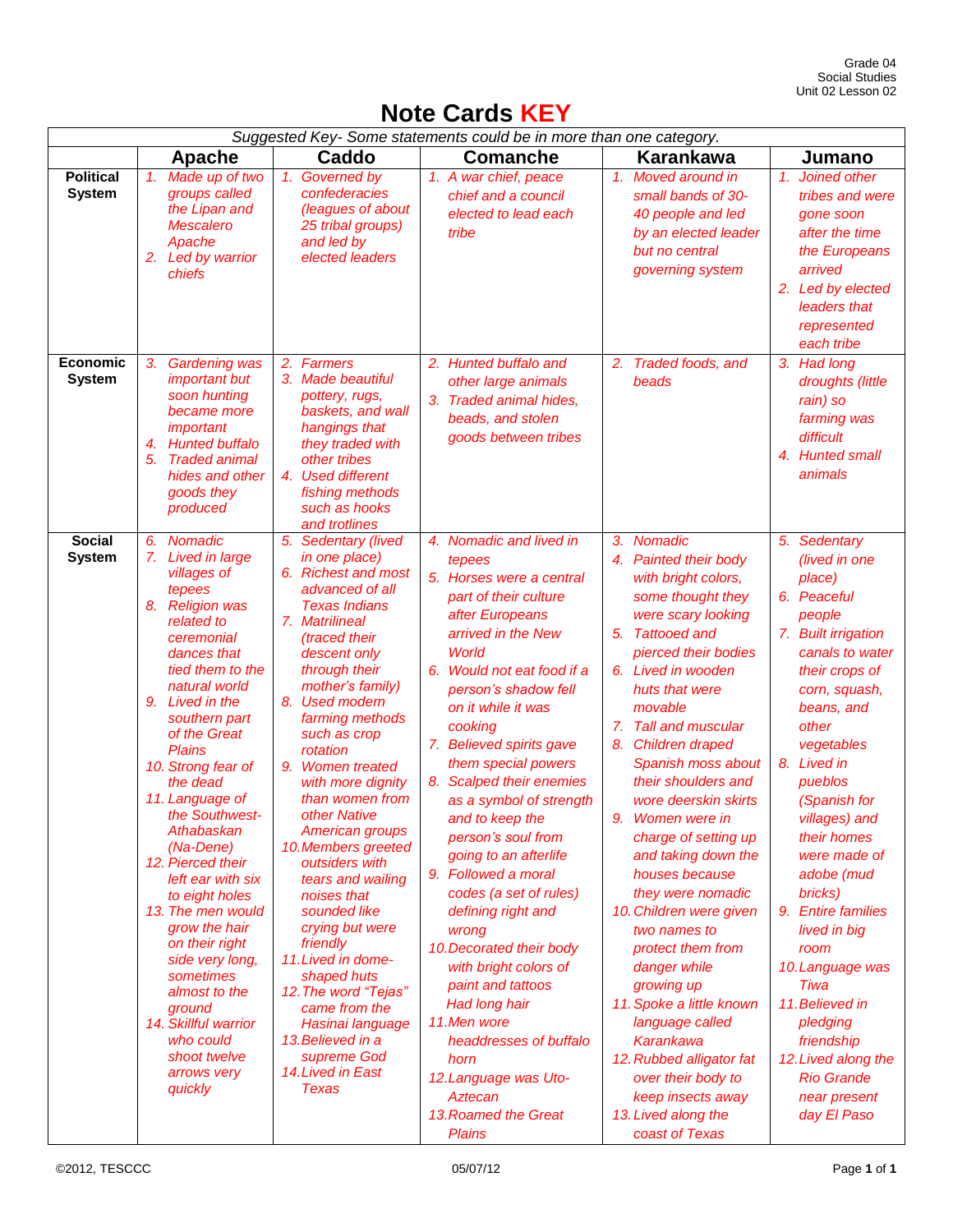# **Comparison Cards**

| <b>APACHE</b><br><b>Hunted Buffalo</b>                                                                              | <b>COMANCHE</b><br>A war chief, peace chief and<br>a council were elected to<br>lead each tribe | <b>CADDO</b><br>Governed by<br>confederacies and led<br>by elected leaders       |
|---------------------------------------------------------------------------------------------------------------------|-------------------------------------------------------------------------------------------------|----------------------------------------------------------------------------------|
| <b>APACHE</b><br>Led by warrior chiefs                                                                              | <b>COMANCHE</b><br>Traded animal hides, beads,<br>and stolen goods between<br>tribes            | <b>CADDO</b><br><b>Farmers</b>                                                   |
| <b>APACHE</b><br>Nomadic                                                                                            | <b>COMANCHE</b><br>Scalped their enemies as a<br>symbol of strength                             | <b>CADDO</b><br>Traded beautiful pottery,<br>rugs, baskets, and wall<br>hangings |
| <b>APACHE</b><br>The men would grow the<br>hair on their right side very<br>long, sometimes almost to<br>the ground | <b>COMANCHE</b><br>Nomadic and lived in tepees                                                  | <b>CADDO</b><br>Introduced the word<br>"Tejas"                                   |
| <b>APACHE</b><br>Skillful warriors who could<br>shoot many arrows very<br>quickly                                   | <b>COMANCHE</b><br><b>Hunted buffalos</b>                                                       | <b>CADDO</b><br><b>Richest and most</b><br>advanced of all Texas<br>Indians      |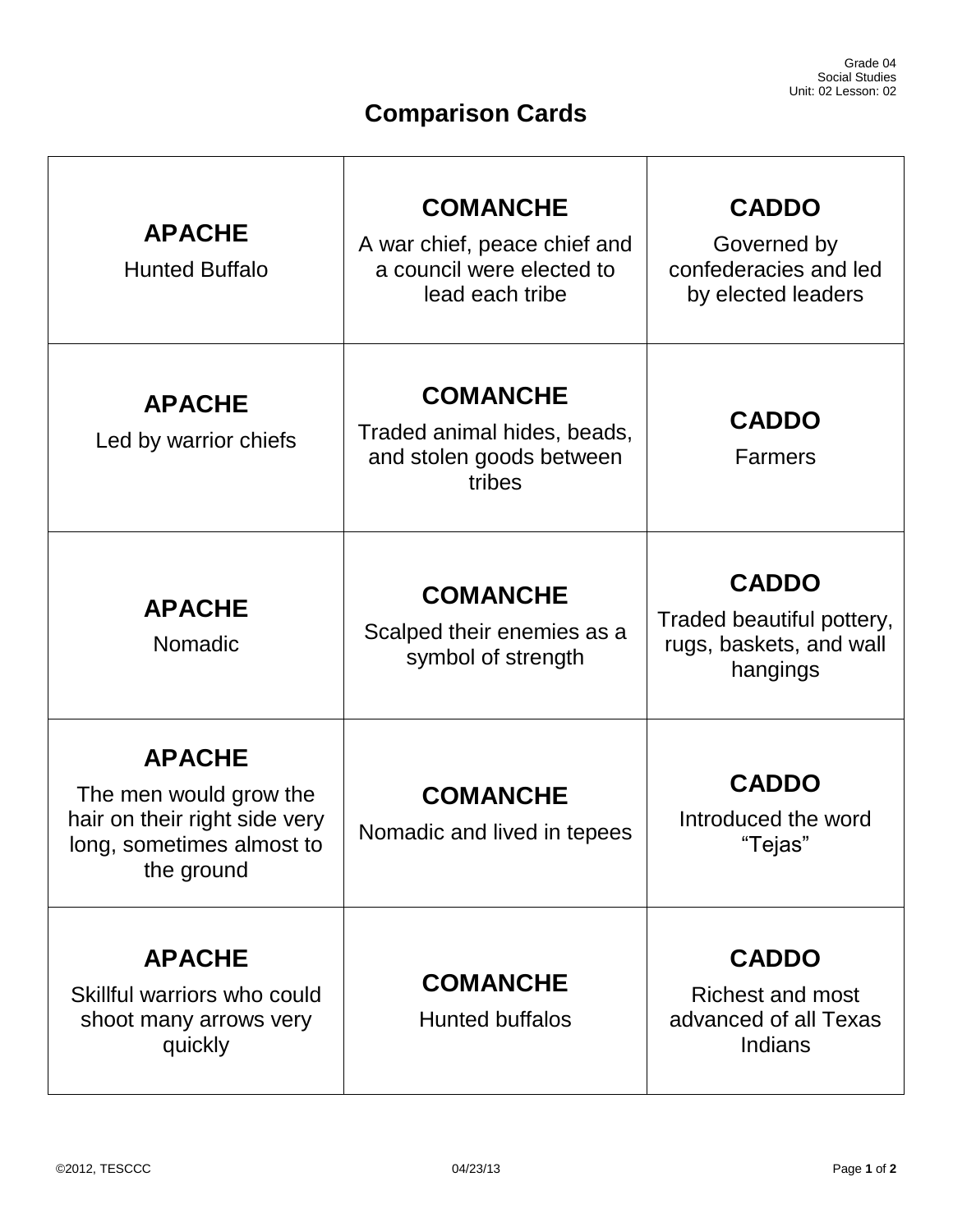| <b>KARANKAWA</b><br>Moved around in small<br>bands and led by an<br>elected leader  | <b>JUMANO</b><br>Built irrigation canals to<br>water their crops of corn,<br>squash, beans, and other<br>vegetable | <b>APACHE</b><br>Lived in tepees                      |
|-------------------------------------------------------------------------------------|--------------------------------------------------------------------------------------------------------------------|-------------------------------------------------------|
| <b>KARANKAWA</b><br>Nomadic                                                         | <b>JUMANO</b><br>Homes built of adobe                                                                              | <b>COMANCHE</b><br>Traded with other Indian<br>groups |
| <b>KARANKAWA</b><br>Rubbed alligator fat over<br>their body to keep insects<br>away | <b>JUMANO</b><br>Sedentary                                                                                         | <b>CADDO</b><br><b>Matrilineal</b>                    |
| <b>KARANKAWA</b><br>Tattooed and pierced their<br>bodies                            | <b>JUMANO</b><br>Led by elected leaders that<br>represented each tribe                                             | KARANKAWA<br><b>Tall and Muscular</b>                 |
| <b>KARANKAWA</b><br>Practiced advance farming<br>and fishing techniques             | <b>JUMANO</b><br>Had long droughts (little<br>rain) so farming was<br>difficult                                    | <b>JUMANO</b><br>Believed in pledging<br>friendship   |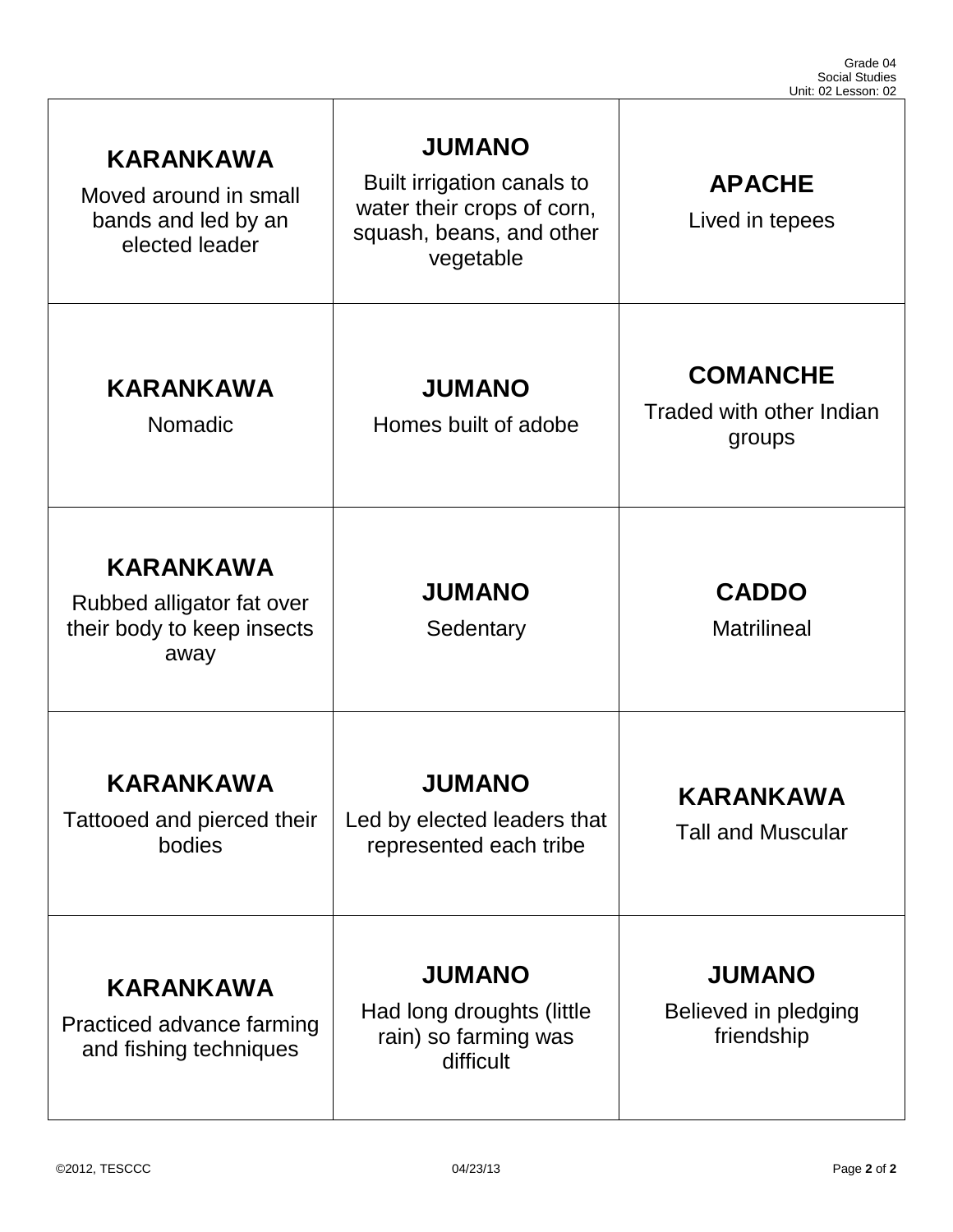## **AMERICAN INDIAN GROUP COMPARISON CHART**

American Indian Group\_\_\_\_\_\_\_\_\_\_\_\_\_\_\_\_\_\_\_\_\_\_\_\_\_\_\_\_\_\_\_\_\_\_\_\_\_\_\_\_\_\_\_\_\_\_\_\_\_\_\_\_\_\_

| Draw picture describing their political system | Draw picture describing their economic system |                                                                      |
|------------------------------------------------|-----------------------------------------------|----------------------------------------------------------------------|
| <b>Caption</b>                                 | <b>Caption</b>                                |                                                                      |
| Draw picture describing their social system    |                                               | How does the region they live in<br>contribute to their way of life? |
| <b>Caption</b>                                 | Page 1                                        |                                                                      |